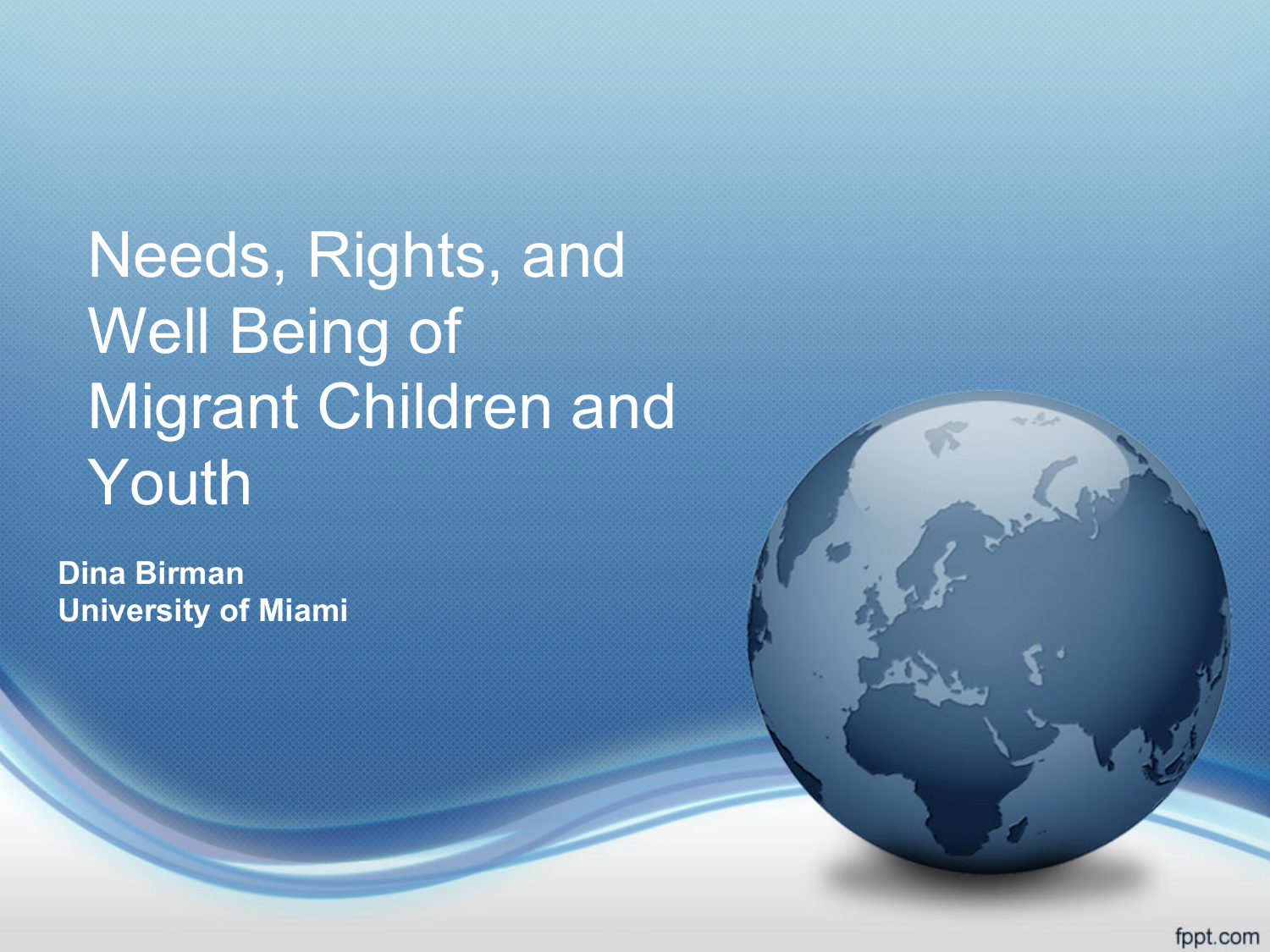# Scope of Migration

- 244 million world wide
- Average age of migrants
- Immigrant children and children of immigrants
- Sending and receiving countries
- Largest Diasporas
- Migrant communities are transnational and heterolocal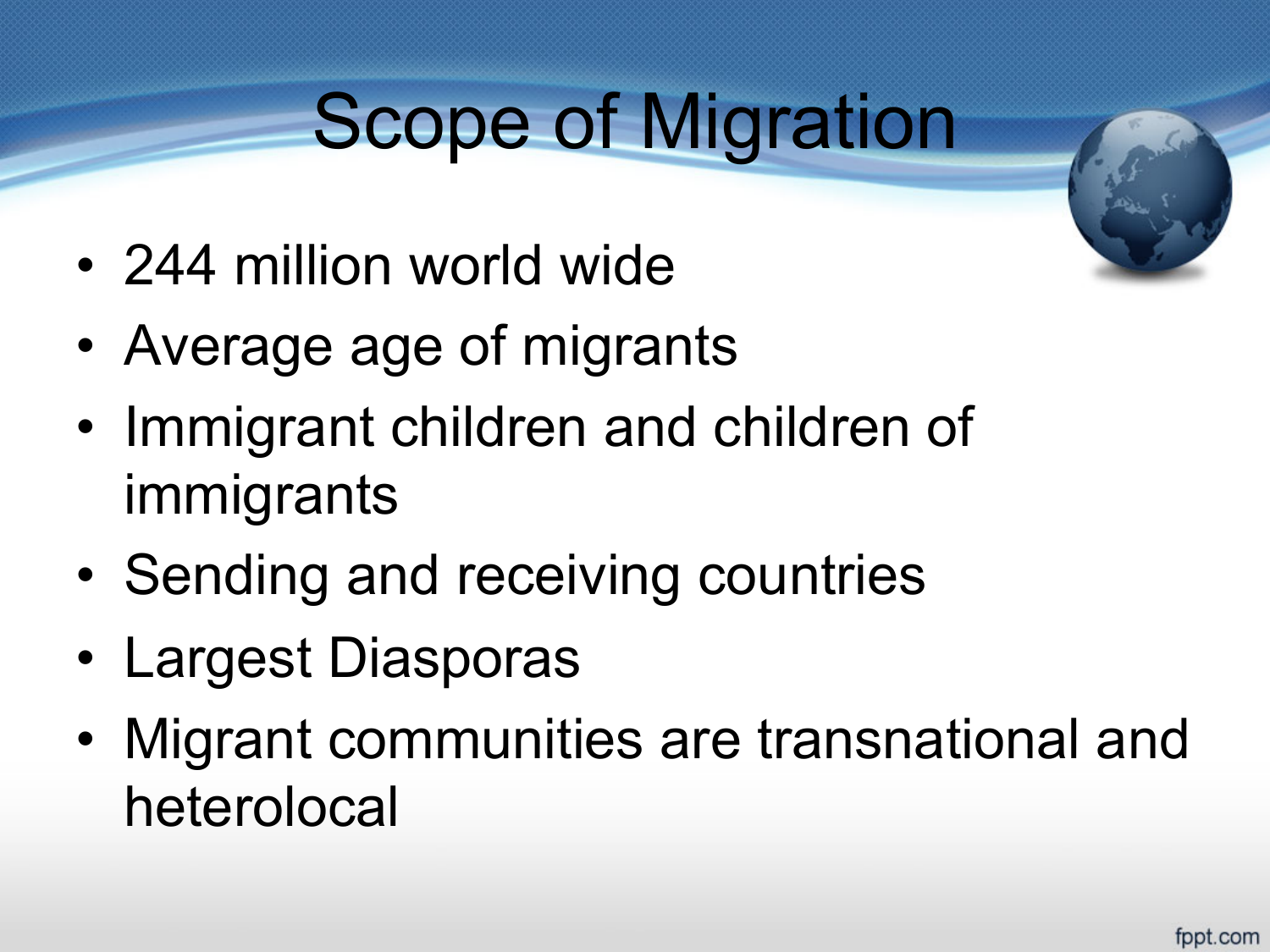## Types of Migrants

- Investors and transnationals
- Economic migrants
- Refugees (~=41 million)
	- Larger share of refugees are children
	- Push pull continuum
	- Asylum seekers or refugees?
- The particularly vulnerable:
	- Asylum seekers
	- Unaccompanied minors
	- Victims of trafficking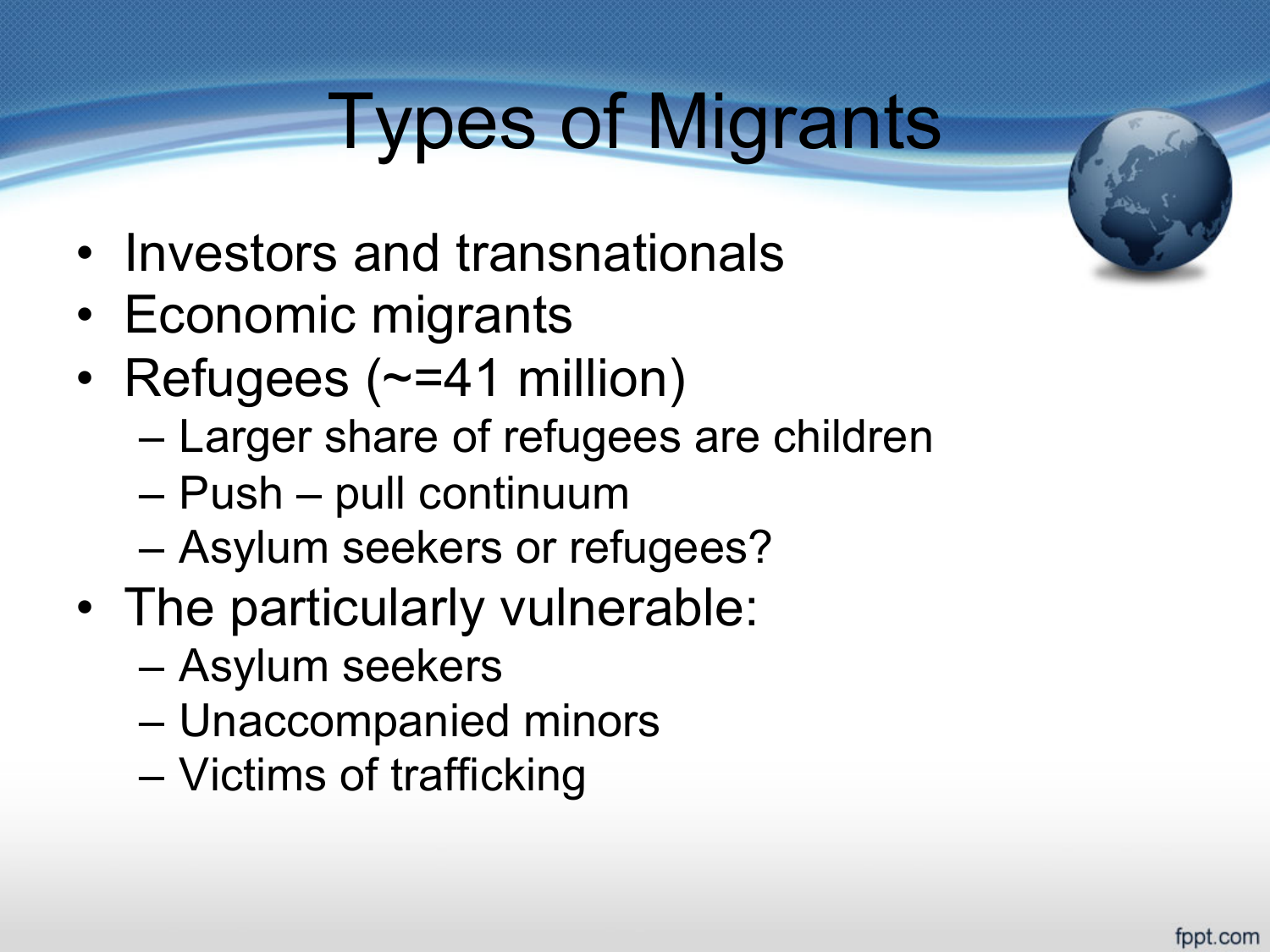# Developmental Issues in **Migration**

- Acculturation vs. Enculturation
- Second generation children (of immigrant parents) have experiences similar to immigrant children
- Vulnerabilities:
	- Cognitive and emotional development
	- family separations
	- schooling interruptions
- Strengths:
	- Cognitive advantages of bilingualism
	- culture brokers/boundary spanners
- Rights of the child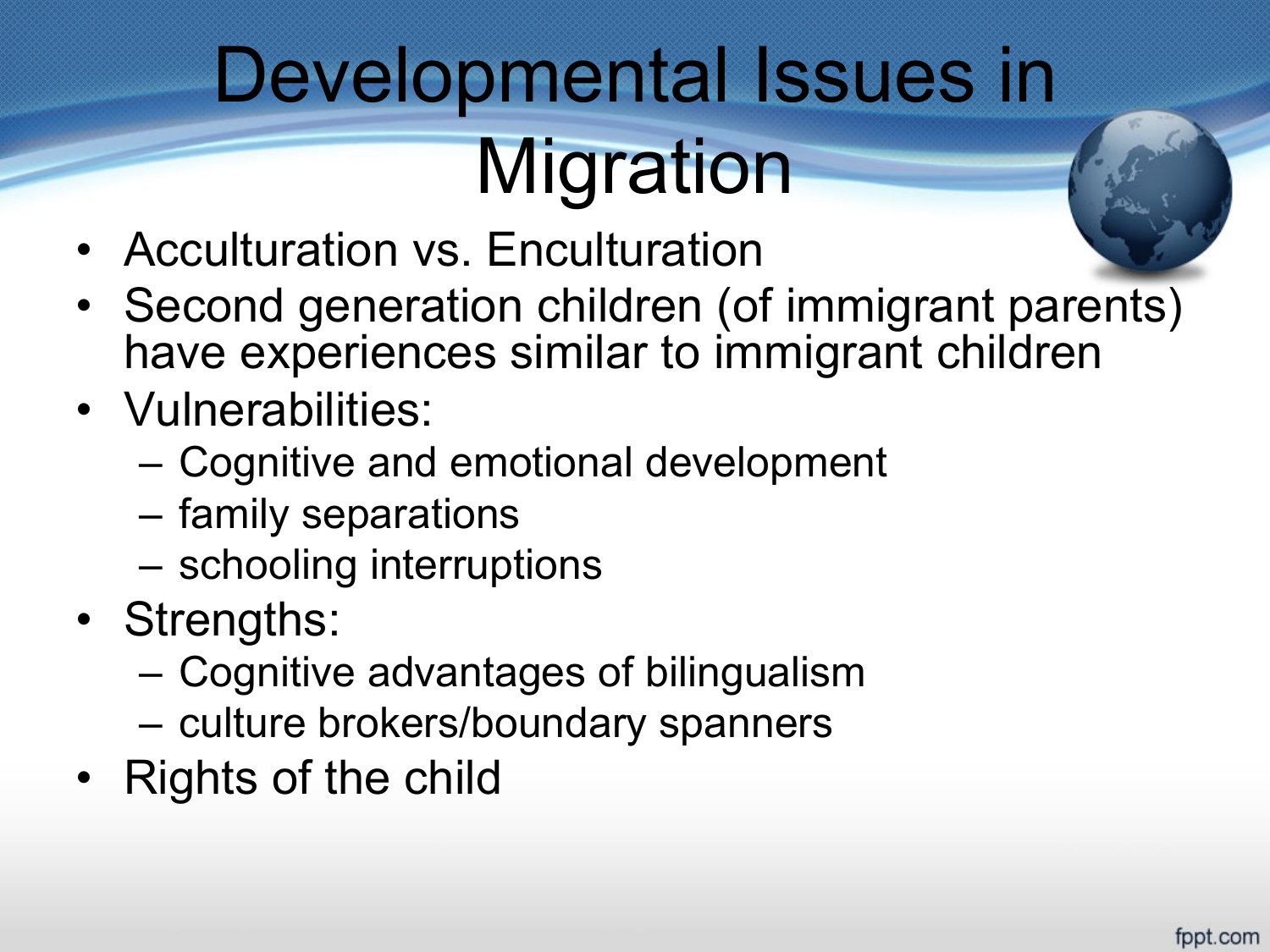# Stress in the Migrant **Experience**

- Migration
- Acculturation
- Trauma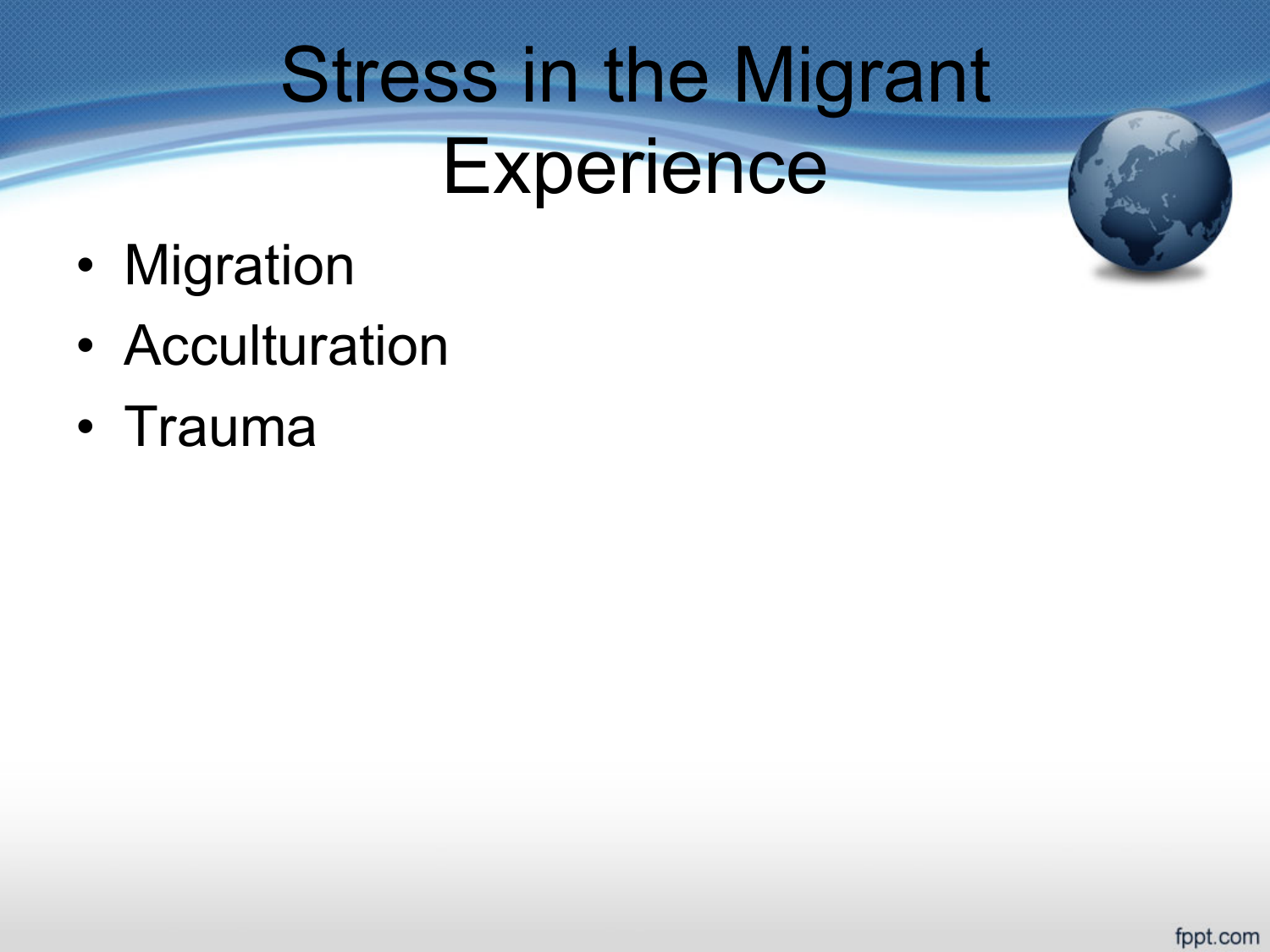# Migration Stress for Children

- Stressors associated with moving to a new place
- Family separations and disruptions
	- Deportations
- Impact on children of stress experienced by parents
- School transitions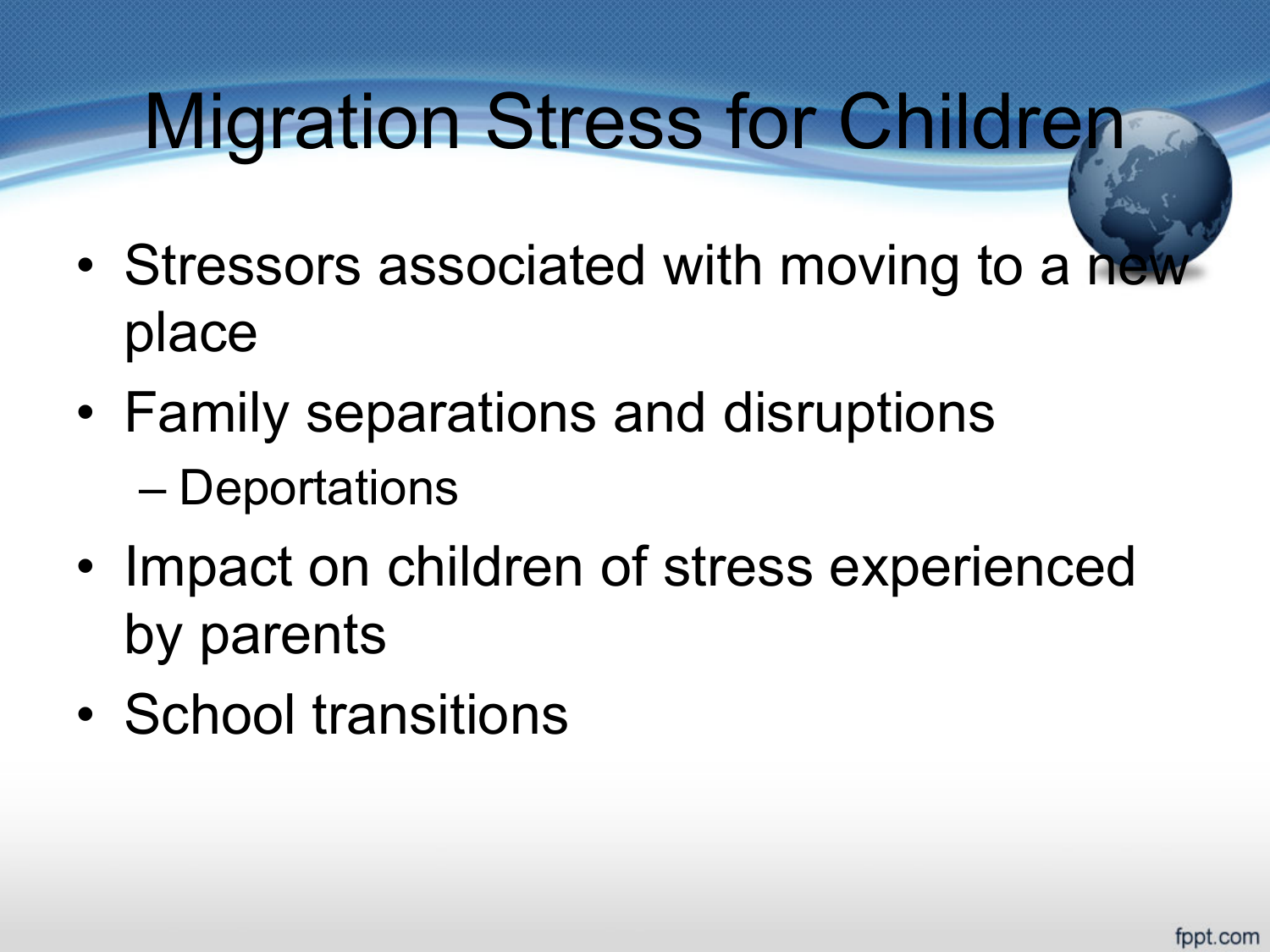# Acculturative Stress for Children

- Stressors associated with living in a new culture
- "culture shock"
- Acculturation Gaps
	- Culture/language brokering
- Identity issues
- Context:
	- Discrimination
	- Cultural enclaves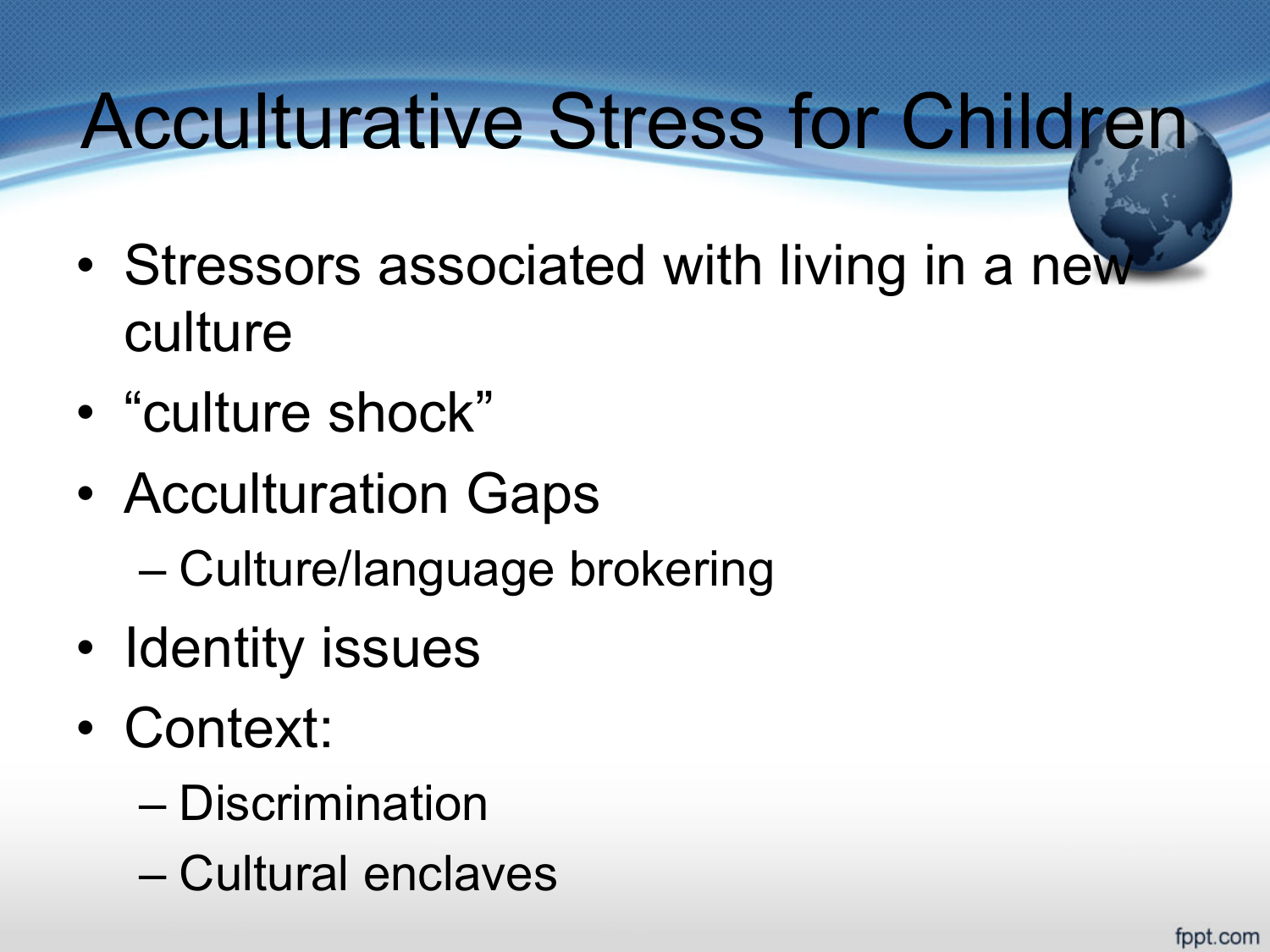### Traumatic Stress

- Stressors associated with traumatic events experience witnessed
- Pre and post migration (though generally focus is on premigration, en route, and in countries of first asylum)
- Examples:
	- Birman, D., Beehler, S., et al. (2008). International Family Adult and Child Enhancement Services: A community-based comprehensive services model for refugee children in resettlement. *American Journal of Orthopsychiatry, 78,* 121-132.
	- Beehler, S., Birman, D., & Campbell, R. (2012) The Effectiveness of Cultural Adjustment and Trauma Services (CATS): A comprehensive, school-based mental health intervention for immigrant youth. *American Journal of Community Psychology,* 50, 155-168. DOI 10.1007/ s10464-011-9486-2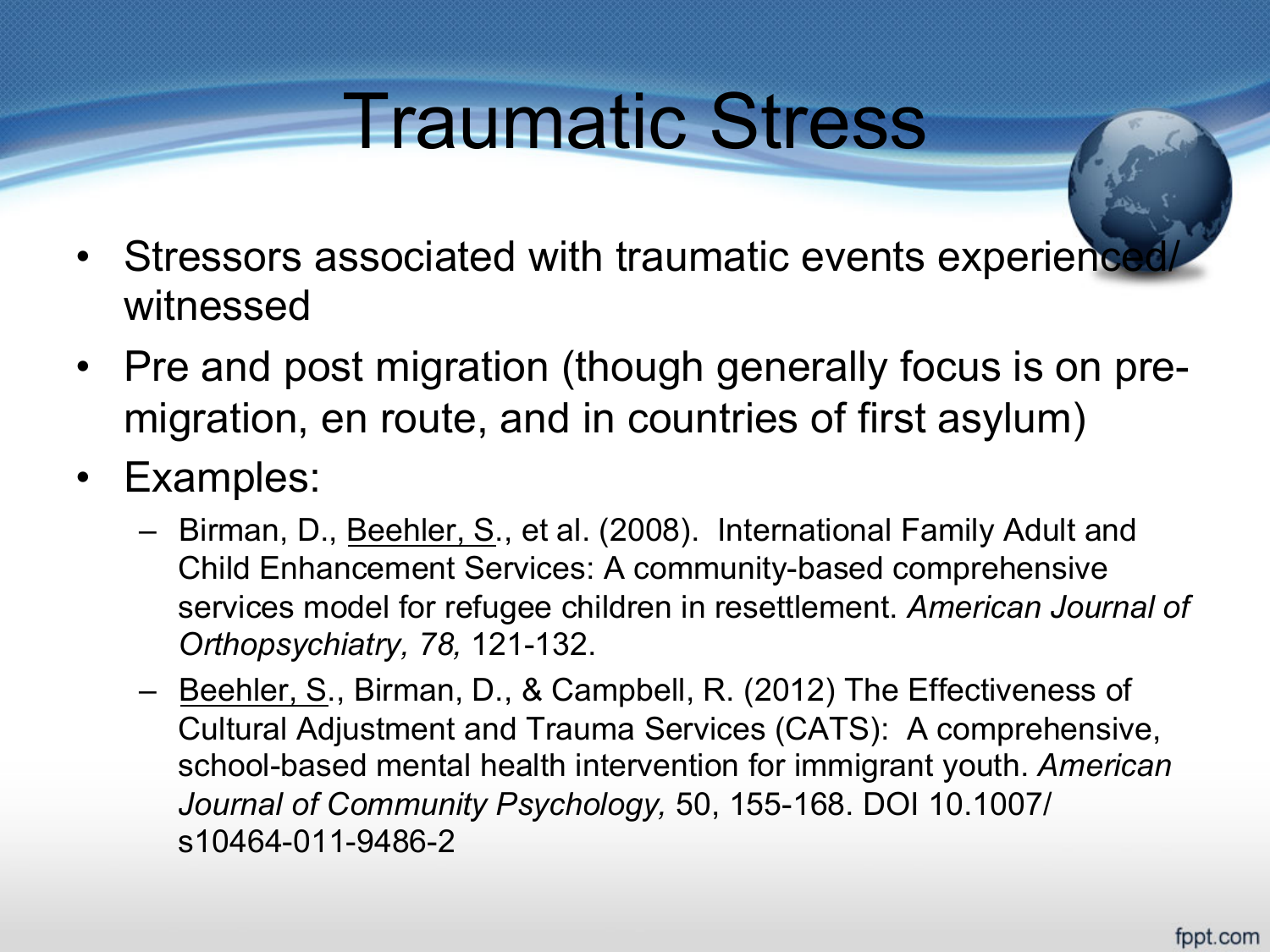#### Birman, Beehler et al (2008) IFACES Events experienced or witnessed:

| <b>Event</b>                             | Children (N=64) | Parents (N=58) |
|------------------------------------------|-----------------|----------------|
| Lack of food/water                       | 31 (49%)        | 37(64%)        |
| Ill health, no access to<br>medical care | 26 (41%)        | 28 (48%)       |
| Lack of shelter                          | 36(56%)         | $35(60\%)$     |
| Imprisonment                             | 8(13%)          | 19(33%)        |
| Serious Injury                           | 14(22%)         | 24 (41%)       |
| <b>Combat situation</b>                  | 18(28%)         | 39 (67%)       |
| <b>Brainwashing</b>                      | $1(2\%)$        | 5(9%)          |
| Rape/sexual assault                      | 3(5%)           | 14(24%)        |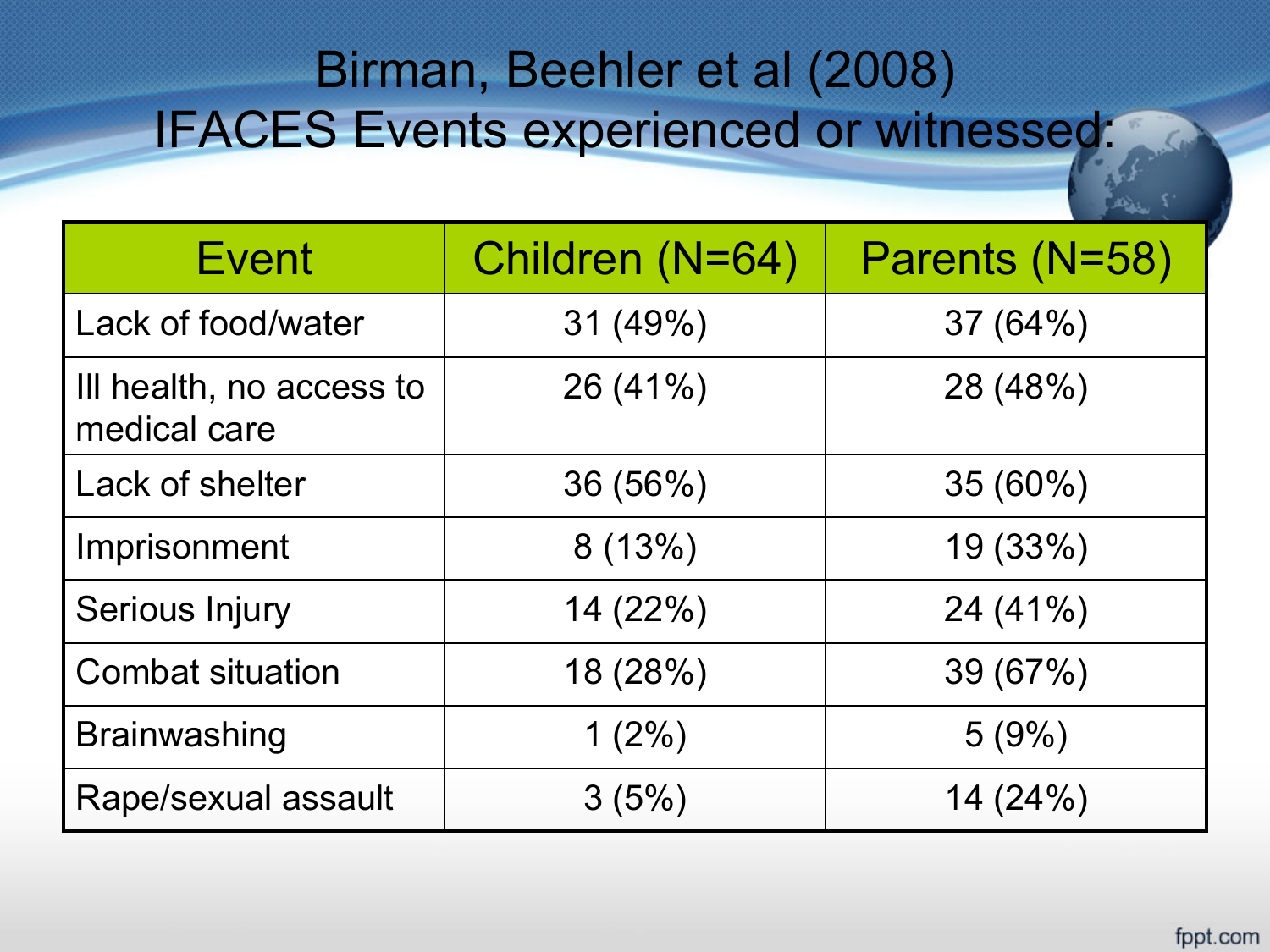#### Traumatic Events experienced or witnessed (2) (Children M=4.5; Parents 8.4)

| <b>Event</b>                                    | Children (N=64) | Parents (N=58) |
|-------------------------------------------------|-----------------|----------------|
| Forced isolation from<br>others                 | 24 (38%)        | 30(52%)        |
| Being close to death                            | 21(33%)         | 30(52%)        |
| <b>Forced separation</b><br>from family members | 40 (63%)        | 44 (76%)       |
| Murder of family/friend                         | 10(16%)         | 33(57%)        |
| Unnatural death of<br>family/friend             | 9(14%)          | 31(53%)        |
| Murder of stranger(s)                           | 10(16%)         | 34 (59%)       |
| Lost/kidnapped                                  | 9(14%)          | 18 (31%)       |
| <b>Torture</b>                                  | 5(8%)           | 17 (29%)       |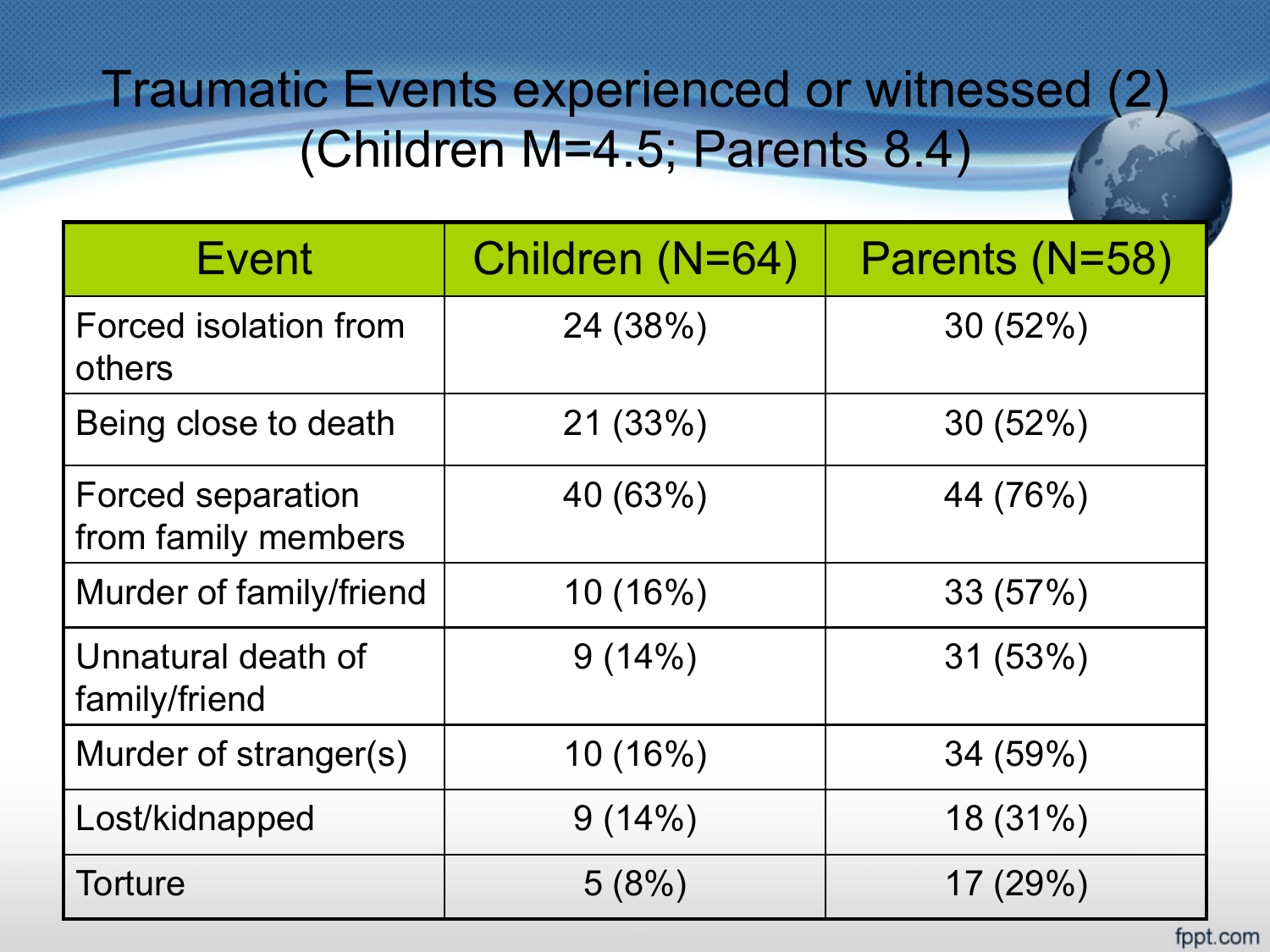### Beehler, Birman, & Campbell (2012) IINJ Traumatic Events Experienced (M=4)

- Community violence 84 (56.8%)
- Loss/bereavement 76 (51.4%)
- Physical maltreatment/abuse/assault 65 (43.6%)
- Domestic violence 50 (33.8%)
- School violence 48 (32.4%)
- Emotional maltreatment/abuse 39 (26.2%)
- Sexual maltreatment/abuse/assault 39 (26.2%)
- Illness/medical 32 (21.6%)
- War/political violence 32 (21.6%)
- Serious injury/accident 29 (19.6%)
- Impaired caregiver 24 (16.2%)
- Natural disaster 22 (14.9%)
- Extreme interpersonal violence 16 (10.8%)
- Neglect 10 (6.8%)
- Forced displacement 5 (3.4%)
- Kidnapping 1 (0.7%)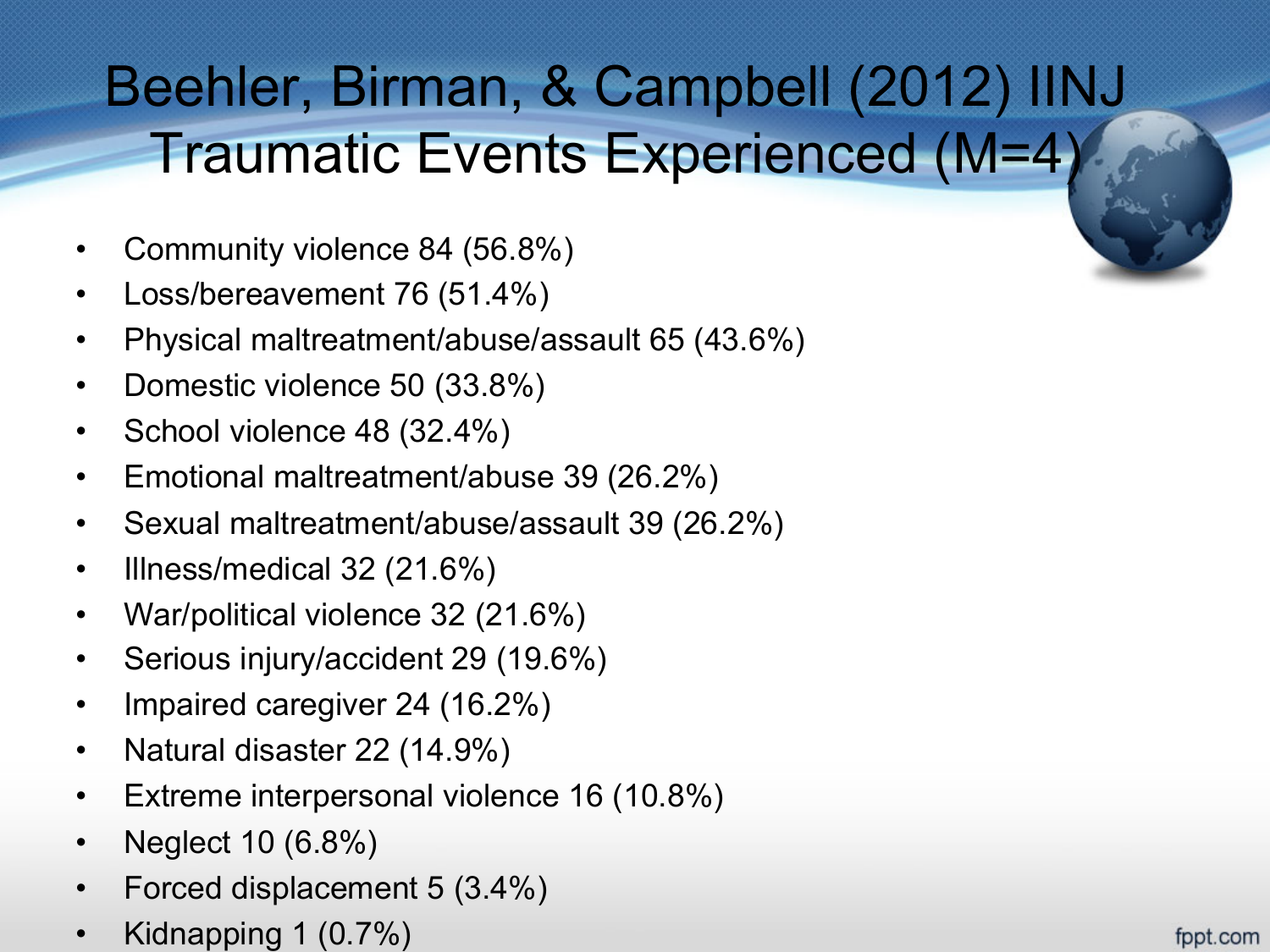### IFACES: Other traumatic experiences

- Post migration: death of sibling, imprisonment of mother, foster of possible conviction of mother
- Deceived into forced servitude
- Domestic violence
- Extremely frightened of deportation where he is at risk of being killed
- Death of a parent
- Home ransacked
- Asylum case pending
- Lived with drug dealer
- Living alone
- Lost leg, threat of soldiers
- Military shootings
- Parents argue
- Community violence in current neighborhood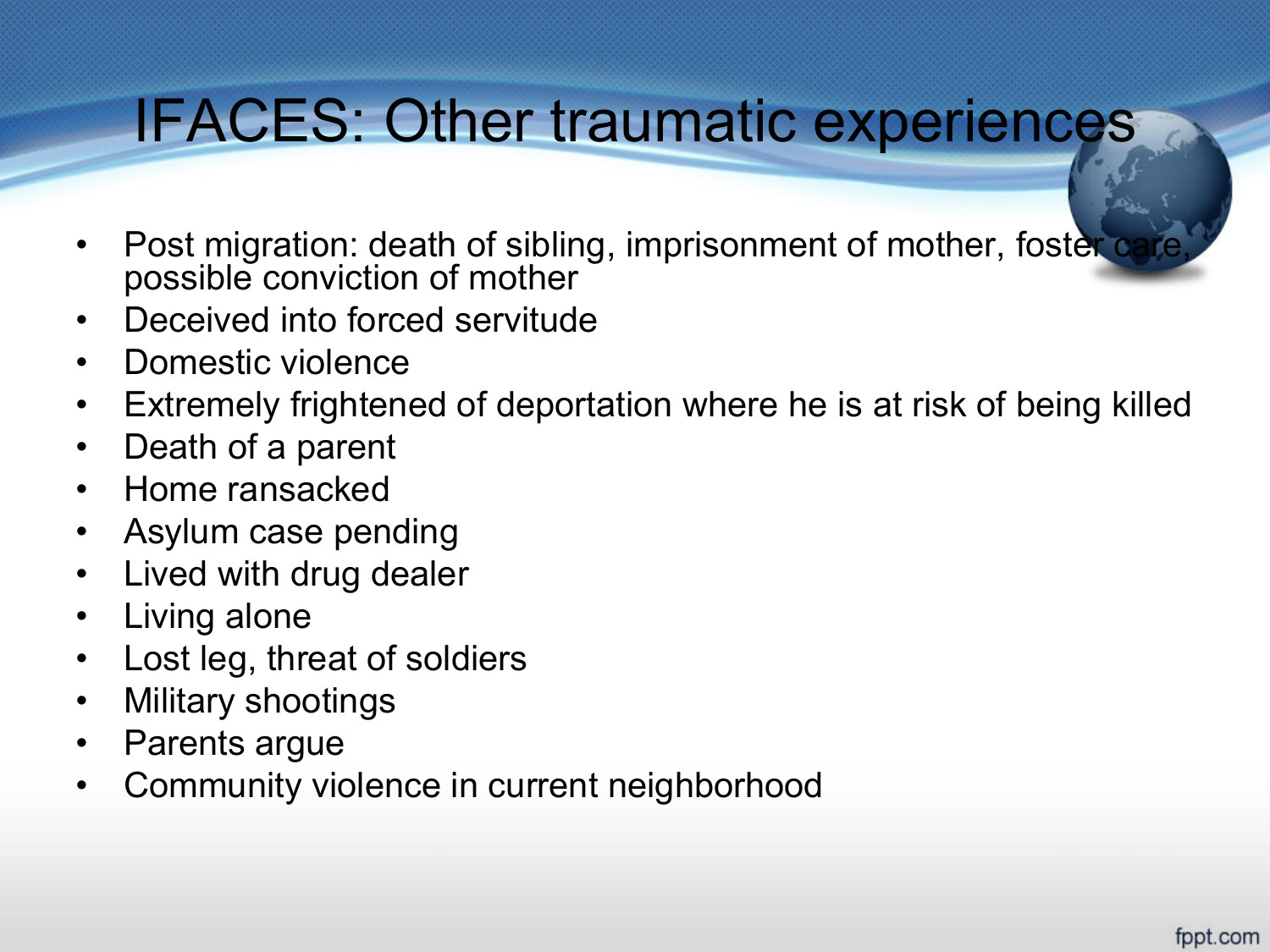### Current Stressors

Acculturation Emphasis on Self sufficiency Learning a new language

Employment

**Housing** 

Poverty

Loss of natural supports- extended family, community

Lack of knowledge with School system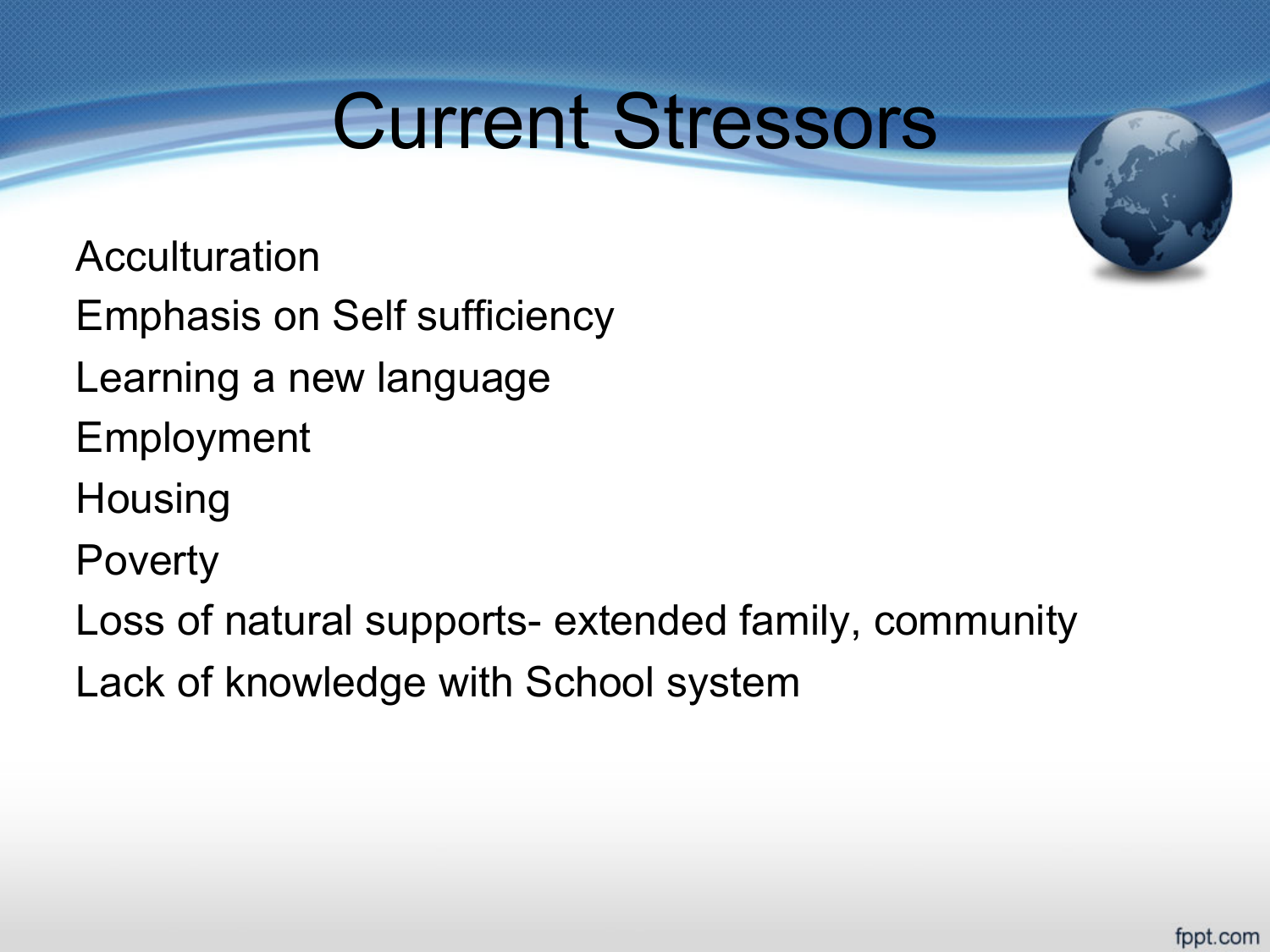### **Psychological Issues**



- "Refugees" is not a diagnostic category
- § Not everyone has PTSD
- Difficulties differentiating cultural adjustment from developmental disabilities, unresolved trauma or other mental disorders.
- Current Stressors (migration and acculturation) and needs related to resettlement are primary
- § **Need for comprehensive services**